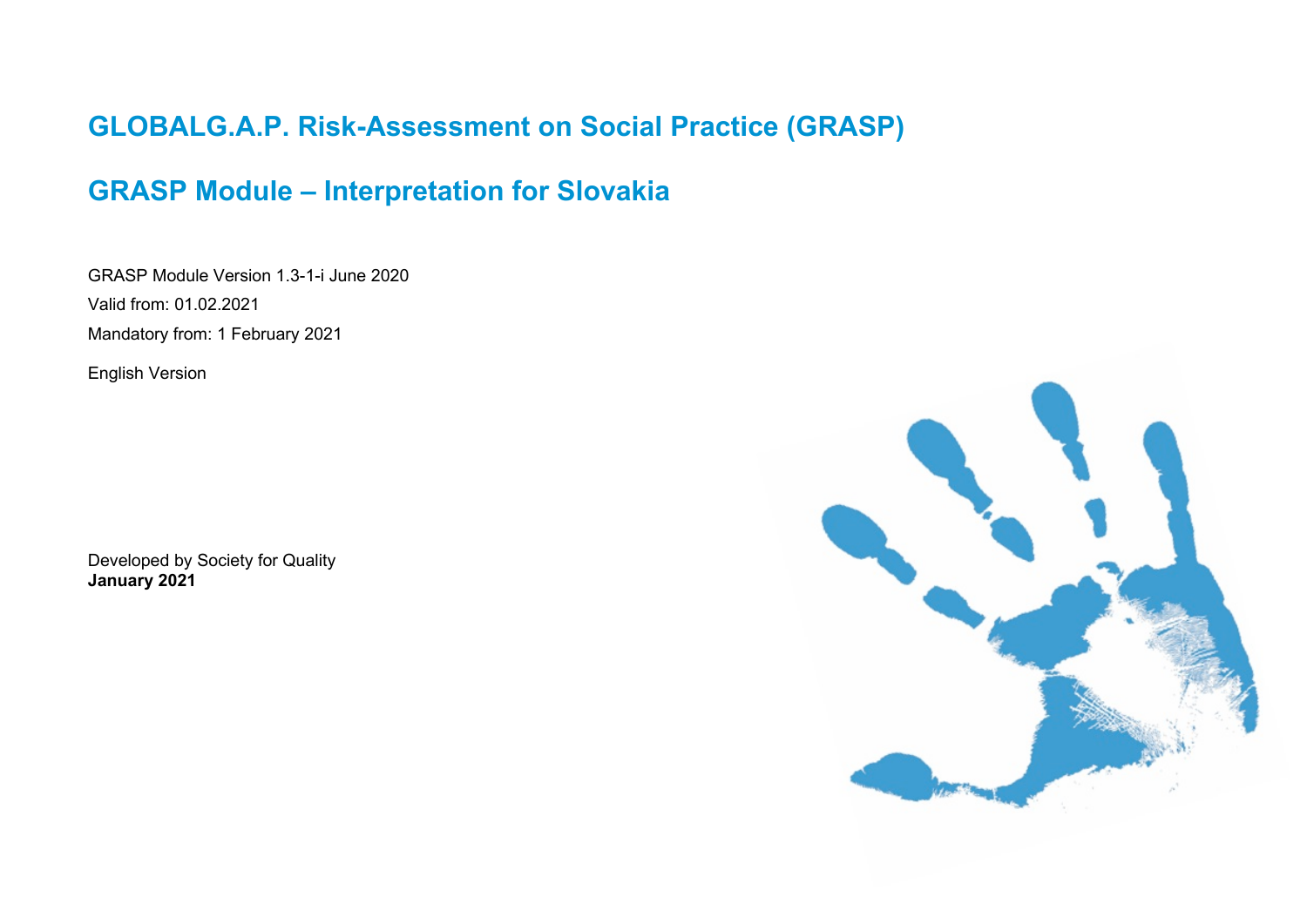| <b>Control Point</b><br><b>Compliance Criteria</b> |                                                                                                             |                                                                                                                                                                                                        | <b>Interpretation for Slovak Republic</b>                                                                                                                                                                                                                                                                                                                                                            |  |  |
|----------------------------------------------------|-------------------------------------------------------------------------------------------------------------|--------------------------------------------------------------------------------------------------------------------------------------------------------------------------------------------------------|------------------------------------------------------------------------------------------------------------------------------------------------------------------------------------------------------------------------------------------------------------------------------------------------------------------------------------------------------------------------------------------------------|--|--|
|                                                    | <b>EMPLOYEES' REPRESENTATIVE(S)</b>                                                                         |                                                                                                                                                                                                        |                                                                                                                                                                                                                                                                                                                                                                                                      |  |  |
| $\mathbf{1}$                                       | Is there at least one<br>employee or an<br>employees' council<br>to represent the<br>interests of the staff | Documentation is available which<br>demonstrates that a clearly<br>identified, named employees'<br>representative(s) or an employees'<br>council representing the interests                            | For GRASP compliance, in addition to the local law, the farm shall have a<br>representative or a form of representation when the farm has more than 1<br>employee (employee concept is defined in section 9.2 of the GRASP General<br>Rules).<br>Any producer with minimum 1 employee shall have a form of employees'                                                                                |  |  |
|                                                    | to the management<br>through regular<br>meetings where                                                      | of the employees to the<br>management is elected or in<br>exceptional cases nominated by all                                                                                                           | representation that can be applied to meet the GRASP requirements as indicated<br>in the different control points with respect to the employees' representative (ER).                                                                                                                                                                                                                                |  |  |
|                                                    | labor issues are<br>addressed?                                                                              | employees and recognised by the<br>management. The election or<br>nomination takes place in the                                                                                                        | There shall be a form of employees' representation, decided by the employees<br>freely and without management interference.                                                                                                                                                                                                                                                                          |  |  |
|                                                    |                                                                                                             | ongoing year or production period<br>and is communicated to all<br>employees. The employees'<br>representative(s) shall be aware of                                                                    | In case the workers do not elect an employee's representative, it does not exempt<br>the farm to comply with other CPCCs that underlines roles of the employees'<br>representatives.                                                                                                                                                                                                                 |  |  |
|                                                    |                                                                                                             | his/her/their role and rights and be<br>able to discuss complaints and<br>suggestions with the management.<br>Meetings between employees'<br>representative(s) and the<br>management occur at accurate | The ultimate form of representation shall be the one that is more efficient to comply<br>with local laws and all GRASP CPs and when local laws accept it, several can<br>coexist as long as one is aware of the roles and responsibilities of GRASP.<br>Local laws accept trade unions representations, and safety representative and<br>workers councils. See Section 229 (1) Labour Code           |  |  |
|                                                    |                                                                                                             | frequency. The dialogue taking<br>place in such meetings is duly<br>documented.                                                                                                                        | Therefore, in order to apply GRASP, producers with three or less workers (Act No.<br>83/1990 Coll., three members can establish a trade union organization, or an<br>employer organization) shall find a suitable form of representation, which is free<br>and without management interference. It shall be understood that this<br>representation will be limited to the GRASP implementation only. |  |  |
|                                                    |                                                                                                             |                                                                                                                                                                                                        | Provision of confidential information is only possible if it does not jeopardize the<br>employer's interests (Section 6 of Act No. 215/2004 Coll., on the protection of<br>classified information.)<br>Employees' representatives shall not be placed at an advantage or disadvantage<br>concerning their rights to information because of the performance of this activity.                         |  |  |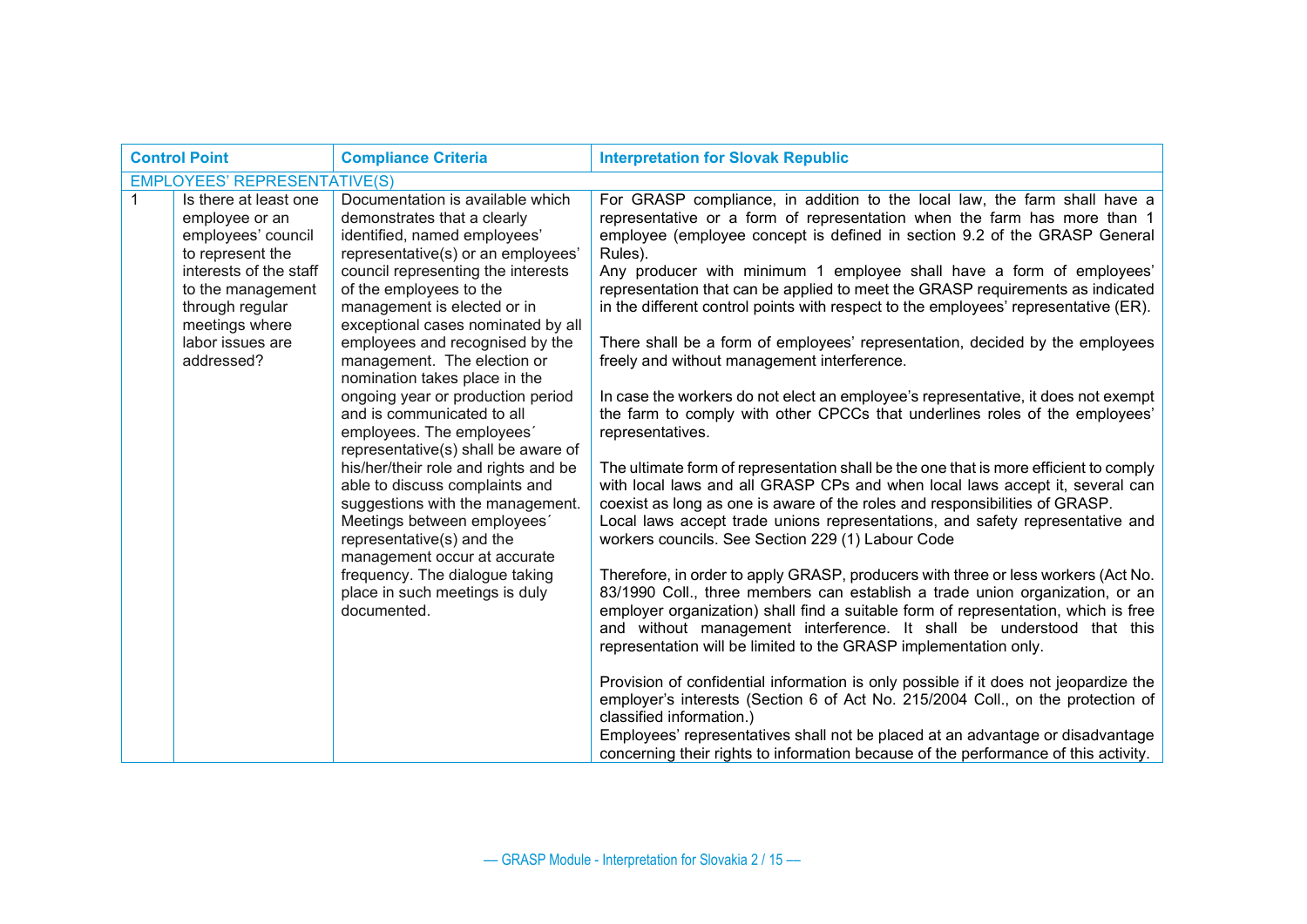| <b>Control Point</b> |                                                                                            | <b>Compliance Criteria</b>                                                                                                                                                 | <b>Interpretation for Slovak Republic</b>                                                                                                                                                                                                                                                                                                                                                                                                                                                                               |
|----------------------|--------------------------------------------------------------------------------------------|----------------------------------------------------------------------------------------------------------------------------------------------------------------------------|-------------------------------------------------------------------------------------------------------------------------------------------------------------------------------------------------------------------------------------------------------------------------------------------------------------------------------------------------------------------------------------------------------------------------------------------------------------------------------------------------------------------------|
|                      |                                                                                            |                                                                                                                                                                            | Trade unions act in labour relations including collective bargaining; an employees'<br>council and occupational health and safety representative may be elected if there<br>is no trade union operating in the plant.                                                                                                                                                                                                                                                                                                   |
|                      |                                                                                            |                                                                                                                                                                            | Employees' representatives are obliged to inform employees in a suitable manner<br>about the activities pursued by the employees' representative, about the contents<br>and conclusions of information and discussions with the employer.                                                                                                                                                                                                                                                                               |
|                      |                                                                                            |                                                                                                                                                                            | Trade union representatives, workers council or health safety representative<br>performing or delivering task of GRASP, shall be evaluated by auditor.<br>During a GRASP assessment, auditors shall get evidence that the trade union<br>representative, workers council or system representing the workers' interest (no<br>matter the representative chosen) has full awareness of this and its<br>responsibilities in the different in CPs 1,2,4, and 10. This shall be documented to<br>be reviewed by the auditor. |
|                      | <b>COMPLAINT PROCEDURE</b>                                                                 |                                                                                                                                                                            |                                                                                                                                                                                                                                                                                                                                                                                                                                                                                                                         |
| 2                    | Is there a complaint<br>and suggestion<br>procedure available                              | A complaint and suggestion<br>procedure appropriate to the size<br>of the company exists. The                                                                              | There shall always be a system to file complaints or suggestions as indicated for<br>GRASP. This system shall be communicated to all employees.                                                                                                                                                                                                                                                                                                                                                                         |
|                      | and implemented in<br>the company<br>through which<br>employees can<br>make a complaint or | employees are regularly informed<br>about its existence, complaints and<br>suggestions can be made without<br>being penalized and are discussed<br>in meetings between the | The employer is obliged to discuss with the employee or, if requested by the<br>employee, with the trade union or employees' council or occupational health and<br>safety representative a complaint of the employee concerning the exercise of<br>rights and obligations arising from labour relations.                                                                                                                                                                                                                |
|                      | suggestion?                                                                                | employees' representative(s) and<br>the management. The procedure<br>specifies a time frame to answer<br>complaints and suggestions and                                    | If there is a trade union or employees' council at the employer, it is appropriate to<br>file complaints and communications through them using the system established<br>as indicated in this CP                                                                                                                                                                                                                                                                                                                        |
|                      |                                                                                            | take corrective actions.<br>Complaints, suggestions and<br>follow-up solutions from the last 24<br>months are documented.                                                  | If there is neither a trade union nor a works council at the employer, the employee<br>has the right to file a complaint on his/her own, using the system indicated in this<br>CP                                                                                                                                                                                                                                                                                                                                       |
|                      |                                                                                            |                                                                                                                                                                            | The method of filing complaints and the related procedure, as well as the<br>method of keeping the records of such complaints are usually set out individually<br>by employers. This system will be evaluated as per the requirements indicated in<br>this CP by the auditor.                                                                                                                                                                                                                                           |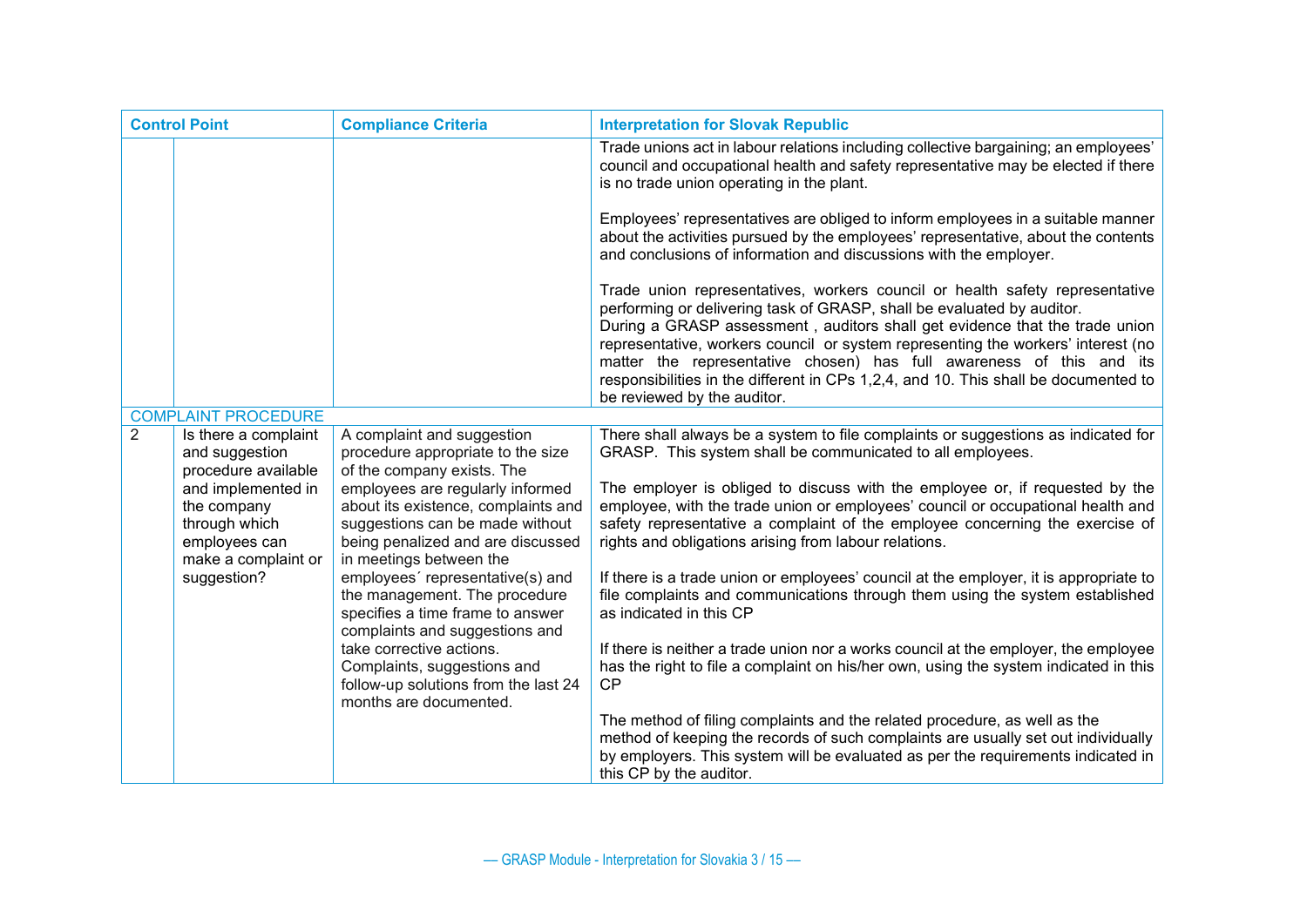| <b>Control Point</b> |                                                                          | <b>Compliance Criteria</b>                                                                                                          | <b>Interpretation for Slovak Republic</b>                                                                                                                                                                                                                                                          |
|----------------------|--------------------------------------------------------------------------|-------------------------------------------------------------------------------------------------------------------------------------|----------------------------------------------------------------------------------------------------------------------------------------------------------------------------------------------------------------------------------------------------------------------------------------------------|
|                      |                                                                          |                                                                                                                                     | The complaint procedure, through which employees can make a complaint, must<br>be available on the farm.                                                                                                                                                                                           |
|                      |                                                                          |                                                                                                                                     | When less than 3 workers, and/or neither trade union or worker council<br>representation exist there shall be a system that replaces the employees'<br>representative roles, e.g. complaint box, workers' meeting with management<br>where complaints are discussed,                               |
|                      |                                                                          |                                                                                                                                     | Farm management shall indicate clearly the system for complaints according to<br>their needs and the local law.<br>An employees' representative shall inform the auditor about the efficiency of the<br>system and how this is evaluated considered in the meeting with management.                |
|                      |                                                                          |                                                                                                                                     | In addition, documents shall show the process and how the system is<br>communicated to the workers. If workers have not good language command, then<br>the system shall be available in the language used to instruct the workers.                                                                 |
|                      |                                                                          |                                                                                                                                     | A system shall be accessible in all workers languages and/or consider lack of<br>ability to read or write. (oral instructions)                                                                                                                                                                     |
|                      |                                                                          | SELF-DECLARATION ON GOOD SOCIAL PRACTICES                                                                                           |                                                                                                                                                                                                                                                                                                    |
| 3                    | Has a self-<br>declaration on good<br>social practice<br>regarding human | The management and the<br>employees' representative(s) have<br>signed, displayed and put in<br>practice a self-declaration assuring | The Slovak Republic has ratified conventions of the International Labour<br>Organization (ILO) regulating labour relations and conditions. These conventions<br>are superior to the Slovak legal regulations so the employers have to comply with<br>them in the territory of the Slovak Republic. |
|                      | rights been signed                                                       | good social practice and human                                                                                                      |                                                                                                                                                                                                                                                                                                    |
|                      | by the management                                                        | rights of all employees. This                                                                                                       | They include the following conventions:                                                                                                                                                                                                                                                            |
|                      | and the employees'                                                       | declaration contains at least                                                                                                       | Convention 11 - Right of Association (Agriculture) Convention (110/1997 Coll.)                                                                                                                                                                                                                     |
|                      | representative and<br>has this been                                      | commitment to the ILO core labor<br>conventions (ILO Conventions 111                                                                | Convention 29 - Forced Labour Convention (110/1997 Coll.)<br>Convention 87 - Freedom of Association and Protection of the Rights to                                                                                                                                                                |
|                      | communicated to                                                          | on discrimination, 138 and 182 on                                                                                                   | Organise a Convention (110/1997 Coll.)                                                                                                                                                                                                                                                             |
|                      | the employees?                                                           | minimum age and child labor, 29                                                                                                     | Convention 98 - Right to Organise and Collective Bargaining Convention                                                                                                                                                                                                                             |
|                      |                                                                          | and 105 on forced labor, 87 on                                                                                                      | (110/1997 Coll.)                                                                                                                                                                                                                                                                                   |
|                      |                                                                          | freedom of association, 98 on the                                                                                                   | Convention 99 - Minimum Wage Fixing Machinery (Agriculture) Convention                                                                                                                                                                                                                             |
|                      |                                                                          | right to organize and collective                                                                                                    | (110/1997 Coll.)                                                                                                                                                                                                                                                                                   |
|                      |                                                                          | bargaining, 100 on equal                                                                                                            | <b>Convention 100 - Equal Remuneration Convention</b>                                                                                                                                                                                                                                              |
|                      |                                                                          | remuneration and 99 on minimum                                                                                                      | (110/1997 Coll.)                                                                                                                                                                                                                                                                                   |
|                      |                                                                          | wage) and transparent and non-<br>discriminative hiring procedures                                                                  | Convention 105 - Abolition of Forced Labour Convention (340/1997 Coll.)                                                                                                                                                                                                                            |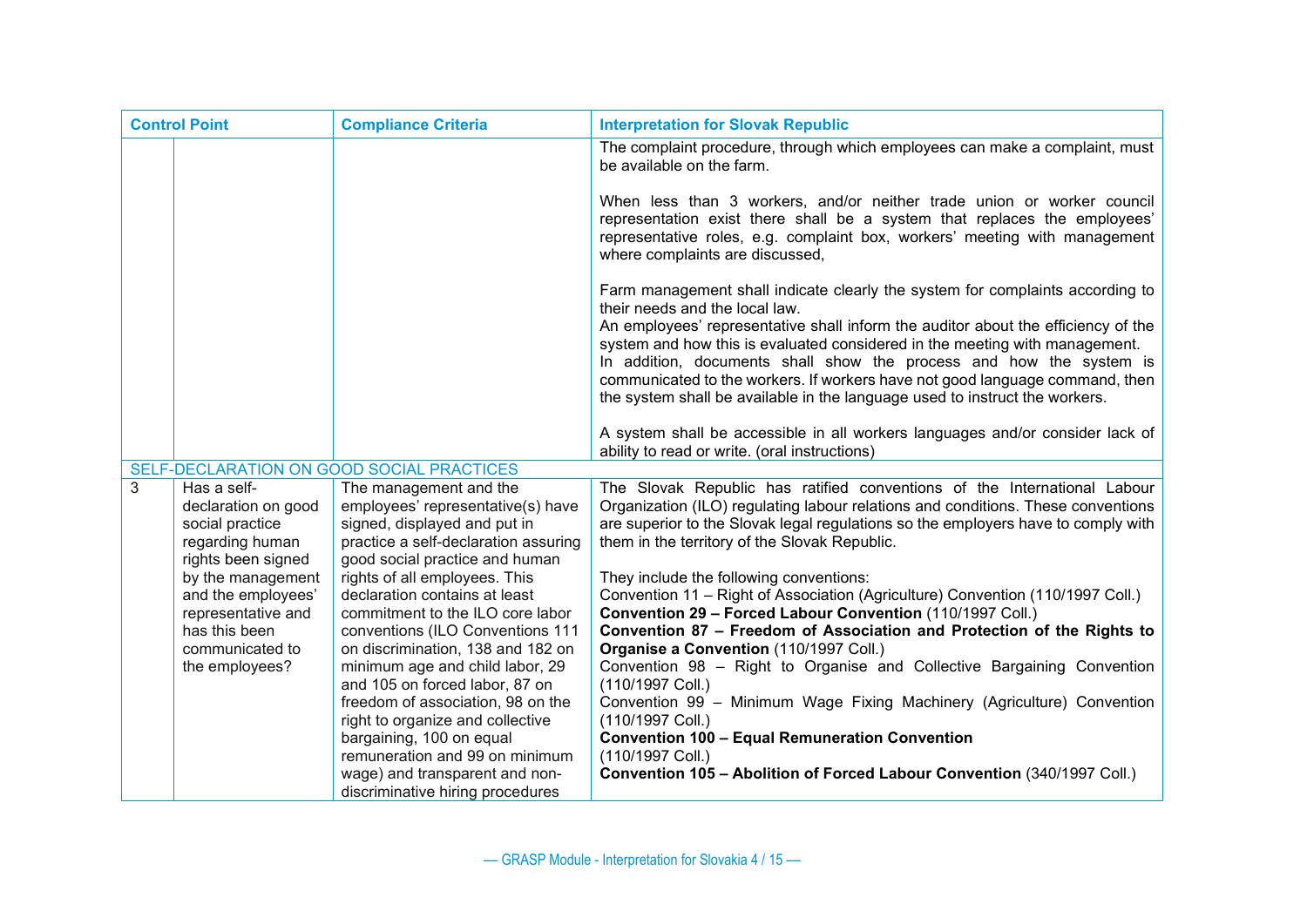| <b>Control Point</b>                 |                                                                                     | <b>Compliance Criteria</b>                                                                                                                                                                                                                                                                          | <b>Interpretation for Slovak Republic</b>                                                                                                                                                                                                                                                                                                                                                                                                                                                                                                                                                                                                                                                                                                                                                                                                                                                                                                                                                                                                                                                                                                                                                                                                                                                                   |
|--------------------------------------|-------------------------------------------------------------------------------------|-----------------------------------------------------------------------------------------------------------------------------------------------------------------------------------------------------------------------------------------------------------------------------------------------------|-------------------------------------------------------------------------------------------------------------------------------------------------------------------------------------------------------------------------------------------------------------------------------------------------------------------------------------------------------------------------------------------------------------------------------------------------------------------------------------------------------------------------------------------------------------------------------------------------------------------------------------------------------------------------------------------------------------------------------------------------------------------------------------------------------------------------------------------------------------------------------------------------------------------------------------------------------------------------------------------------------------------------------------------------------------------------------------------------------------------------------------------------------------------------------------------------------------------------------------------------------------------------------------------------------------|
|                                      |                                                                                     | and the complaint procedure. The<br>self-declaration states that the<br>employees' representative(s) can<br>file complaints without personal<br>sanctions. The employees have<br>been informed about the self-<br>declaration and it is revised at<br>least every 3 years or whenever<br>necessary. | <b>Convention 111 - Discrimination (Employment and Occupation)</b> Convention<br>(110/1997 Coll.)<br>Convention 122 - Employment Policy Convention<br>(110/1997 Coll.)<br>Convention 135 - Workers' Representatives Convention (16/2010 Coll.)<br><b>Convention 138 - Minimum Age Convention</b><br>(341/1998 Coll.)<br>Convention 144 - Tripartite Consultation Convention<br>(32/1998 Coll.)<br>Convention 155 - Occupational Health and Safety Convention (110/1997 Coll.)<br>Convention 182 - Worst Forms of Child Labour Convention (38/2001 Coll.)<br>Convention 184 - Safety and Health in Agriculture (385/2003 Coll.)<br>The self-declaration shall indicate farm consideration even for those ILO<br>conventions that were not ratified by the country. The declaration shall include the<br>willingness to comply, protect and actively have processes to protect those rights.<br>It shall explain how the employee representative shall be able to present<br>complaints on the rights included in the declaration.<br>In case there is no employees' representative and/or neither trade union or worker<br>council representation exist (and CP1 is non-applicable), then an alternative<br>system shall be in place to provide for the role of the employees' representative<br>in this CP. |
| ACCESS TO NATIONAL LABOR REGULATIONS |                                                                                     |                                                                                                                                                                                                                                                                                                     |                                                                                                                                                                                                                                                                                                                                                                                                                                                                                                                                                                                                                                                                                                                                                                                                                                                                                                                                                                                                                                                                                                                                                                                                                                                                                                             |
| $\overline{4}$                       | Do the person<br>responsible for the<br>implementation of<br><b>GRASP (RGSP)</b>    | The responsible person for the<br>implementation of GRASP (RGSP)<br>and the employees'<br>representative(s) have knowledge                                                                                                                                                                          | Evidence of access to national legislation (what is the access and how) shall be<br>provided to auditor during assessment and shall be cross-checked with<br>Employees' Representative.                                                                                                                                                                                                                                                                                                                                                                                                                                                                                                                                                                                                                                                                                                                                                                                                                                                                                                                                                                                                                                                                                                                     |
|                                      | and the employees'<br>representative(s)<br>have knowledge of<br>or access to recent | of or access to national regulations<br>such as gross and minimum<br>wages, working hours, trade union<br>membership, anti-discrimination,                                                                                                                                                          | If the access is electronically provided, then the auditor shall check that there are<br>means for this accessibility in the form of resources provided to reach the<br>information at all times that workers are present.                                                                                                                                                                                                                                                                                                                                                                                                                                                                                                                                                                                                                                                                                                                                                                                                                                                                                                                                                                                                                                                                                  |
|                                      | national labor<br>regulations?                                                      | child labor, labor contracts, holiday<br>and maternity leave. Both the<br>RGSP and the employees'<br>representative(s) know the<br>essential points of working<br>conditions in agriculture as                                                                                                      | In case there is no employees' representative and/or neither trade union or worker<br>council representation exist (and CP1 is non-applicable), then an alternative<br>system shall be in place to provide for the role of the employees' representative<br>in this CP.                                                                                                                                                                                                                                                                                                                                                                                                                                                                                                                                                                                                                                                                                                                                                                                                                                                                                                                                                                                                                                     |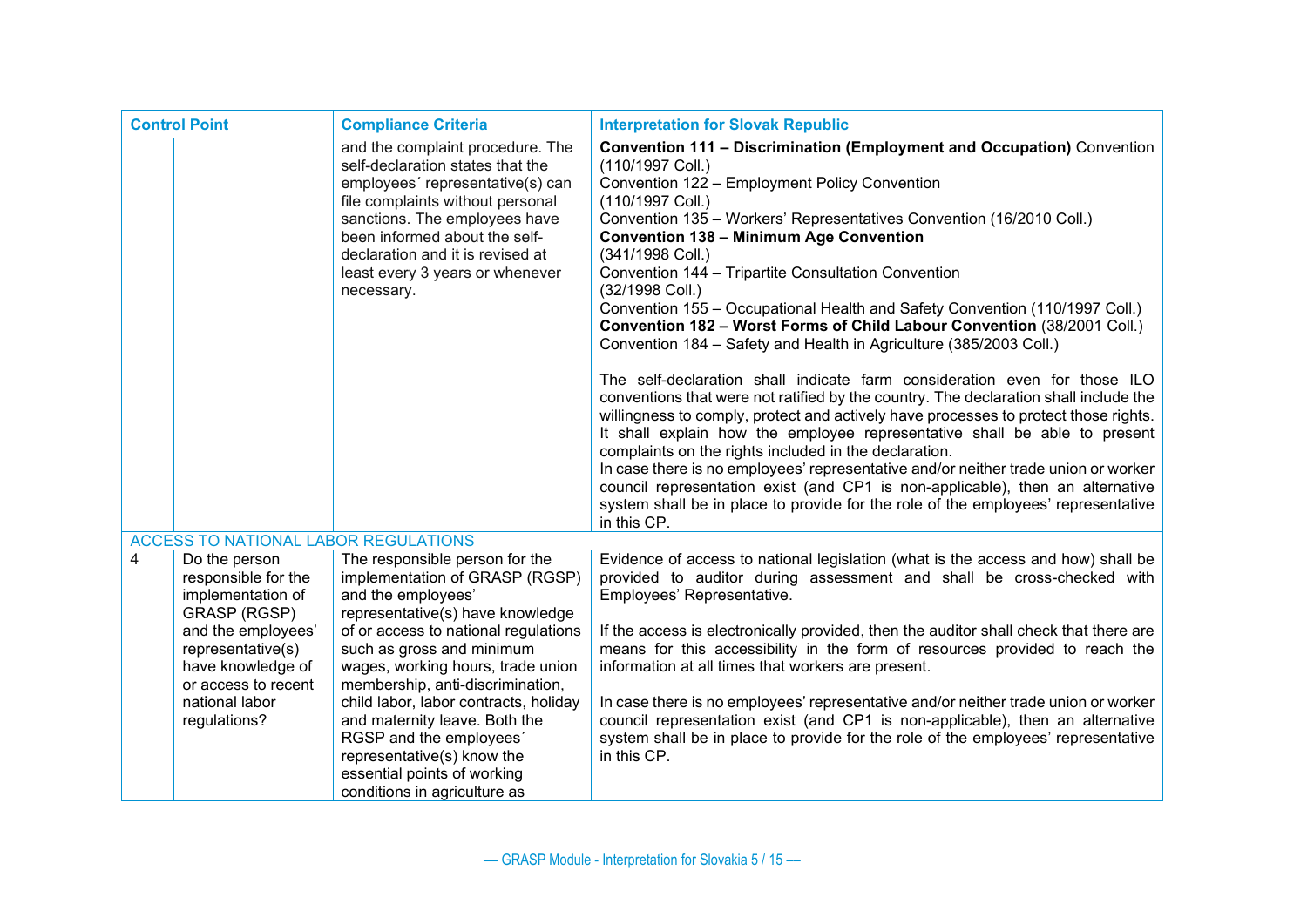| <b>Control Point</b> |                                                                                                                                                                                                                                                                                    | <b>Compliance Criteria</b>                                                                                                                                                                                                                                                                                                                                                                                                                                        | <b>Interpretation for Slovak Republic</b>                                                                                                                                                                                                                                                                                                                                                                                                                                                                                                                                                                                                                                                                                                                                                                                                                                                                                                                                                                                                                                                                                                                                                                                                                                                                                                                                                                                                                                                                                                                 |
|----------------------|------------------------------------------------------------------------------------------------------------------------------------------------------------------------------------------------------------------------------------------------------------------------------------|-------------------------------------------------------------------------------------------------------------------------------------------------------------------------------------------------------------------------------------------------------------------------------------------------------------------------------------------------------------------------------------------------------------------------------------------------------------------|-----------------------------------------------------------------------------------------------------------------------------------------------------------------------------------------------------------------------------------------------------------------------------------------------------------------------------------------------------------------------------------------------------------------------------------------------------------------------------------------------------------------------------------------------------------------------------------------------------------------------------------------------------------------------------------------------------------------------------------------------------------------------------------------------------------------------------------------------------------------------------------------------------------------------------------------------------------------------------------------------------------------------------------------------------------------------------------------------------------------------------------------------------------------------------------------------------------------------------------------------------------------------------------------------------------------------------------------------------------------------------------------------------------------------------------------------------------------------------------------------------------------------------------------------------------|
|                      |                                                                                                                                                                                                                                                                                    | formulated in the applicable<br><b>GRASP National Interpretation</b><br>Guidelines.                                                                                                                                                                                                                                                                                                                                                                               | The employer is obliged to ensure the occupational health and safety of<br>employees considering to the risks to their life and health of work. The employer's<br>obligation to take care of occupational health and safety forms an integral and<br>equally important part of the work obligations of managers. The employer is<br>obliged to provide employees with sufficient and adequate information and<br>instructions concerning occupational health and safety.<br>The employer is obliged to provide employees with training on legal and other<br>regulations to ensure occupational health and safety. The training shall be<br>provided by the employer to its new employees and to the employees whose<br>function, kind of work or technologies have changed.<br>The employer is obliged to provide a trade union and an occupational health and<br>safety representative with training making it possible for them to exercise their<br>function properly, and to provide them with access to legal and other regulations<br>to ensure occupational health and safety.<br>The main responsibility for health and safety at work is with the employer<br>according to the law. Employer pass these obligations to executives who must<br>ensure that all employees have been trained and have knowledge of the<br>regulations. Employer's obligation is also to ensure that worker health and safety<br>and employee representatives have sufficient knowledge, undergone training and<br>access to all relevant documents and regulation. |
|                      | <b>WORKING CONTRACTS</b>                                                                                                                                                                                                                                                           |                                                                                                                                                                                                                                                                                                                                                                                                                                                                   |                                                                                                                                                                                                                                                                                                                                                                                                                                                                                                                                                                                                                                                                                                                                                                                                                                                                                                                                                                                                                                                                                                                                                                                                                                                                                                                                                                                                                                                                                                                                                           |
| 5                    | Can valid copies of<br>working contracts<br>be shown for the<br>employees? Are the<br>working contracts<br>compliant with<br>applicable<br>legislation and/or<br>collective bargaining<br>agreements and do<br>they indicate at least<br>full names, a job<br>description, date of | For every employee, a contract<br>can be shown to the assessor on<br>request (on a sample basis). Both<br>the employees as well as the<br>employer have signed them.<br>Records contain at least full<br>names, nationality, job description,<br>date of birth, the regular working<br>time, wage and the period of<br>employment (e.g. permanent,<br>period or day laborer etc.) and for<br>non-national employees their legal<br>status and working permit. The | The employment is established by a working contract between the employer and<br>employee.<br>The working contract shall contain:<br>contact data of the contracting parties (i.e. employer and employee)<br>kind of work to be performed by the employee for the employer<br>place(s) of work where the work is to be performed<br>$\overline{\phantom{a}}$<br>date of the employment commencement<br>duration of employment.<br>Please add:<br>For GRASP, records shall contain at least full names, nationality, job description,<br>date of birth, the regular working time, wage and the period of employment (e.g.                                                                                                                                                                                                                                                                                                                                                                                                                                                                                                                                                                                                                                                                                                                                                                                                                                                                                                                                   |
|                      | birth, date of entry,<br>wage and the period<br>of employment?                                                                                                                                                                                                                     | contract does not show any<br>contradiction to the self-declaration<br>on good social practices. Records                                                                                                                                                                                                                                                                                                                                                          | permanent, period or day laborer etc.). Even when the local law does not include<br>these requirements for working contracts, any farm under GRASP assessment<br>must comply with all these requirements                                                                                                                                                                                                                                                                                                                                                                                                                                                                                                                                                                                                                                                                                                                                                                                                                                                                                                                                                                                                                                                                                                                                                                                                                                                                                                                                                  |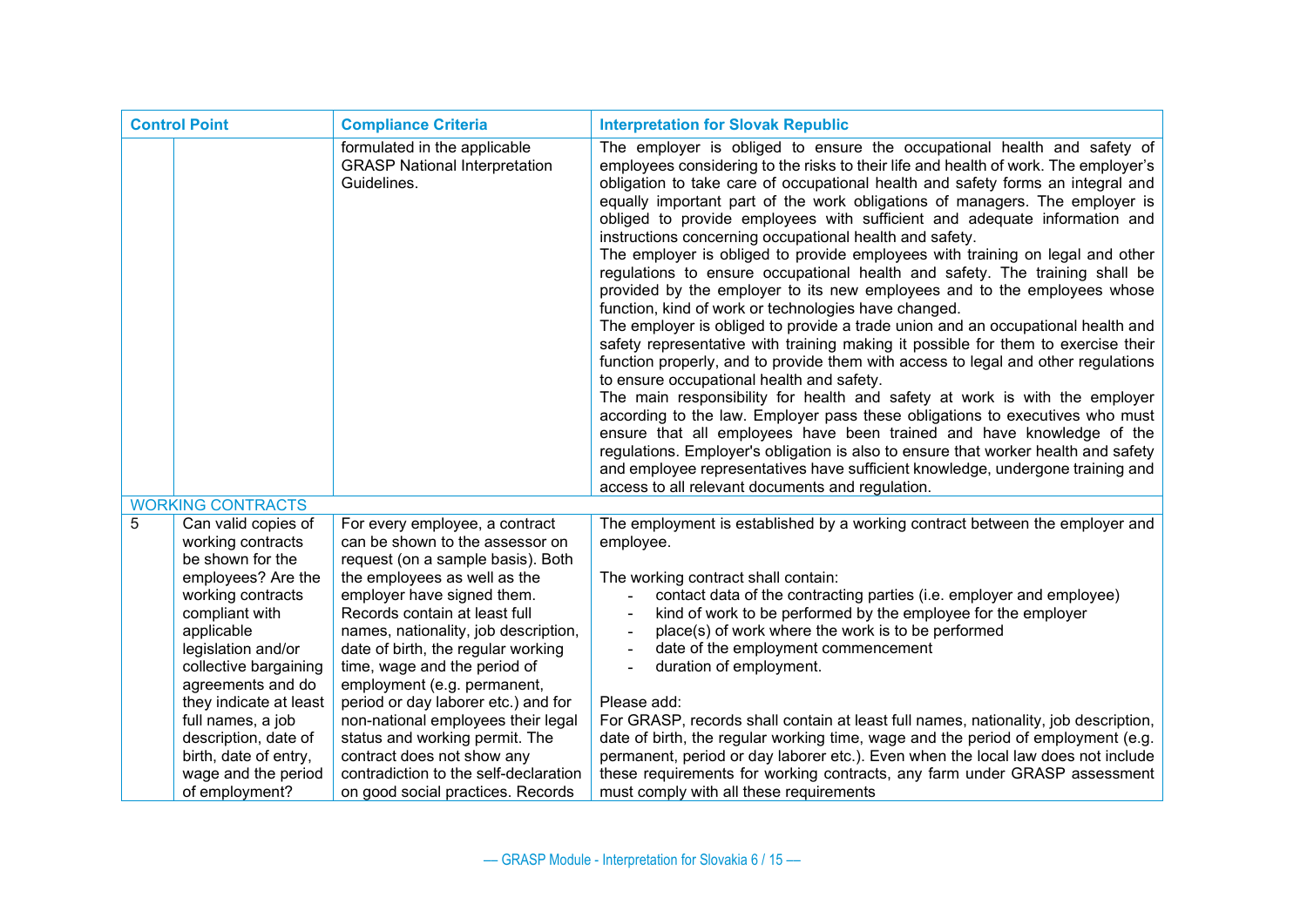| <b>Control Point</b> |                                                                                                                          | <b>Compliance Criteria</b>                                                                                                                                                                                                                                                                                                                                | <b>Interpretation for Slovak Republic</b>                                                                                                                                                                                                                                                                                                                                                                                                                                                                                                                                                                                                                                                                                                                                                                                                                                                                                                                                                                                                                                                       |
|----------------------|--------------------------------------------------------------------------------------------------------------------------|-----------------------------------------------------------------------------------------------------------------------------------------------------------------------------------------------------------------------------------------------------------------------------------------------------------------------------------------------------------|-------------------------------------------------------------------------------------------------------------------------------------------------------------------------------------------------------------------------------------------------------------------------------------------------------------------------------------------------------------------------------------------------------------------------------------------------------------------------------------------------------------------------------------------------------------------------------------------------------------------------------------------------------------------------------------------------------------------------------------------------------------------------------------------------------------------------------------------------------------------------------------------------------------------------------------------------------------------------------------------------------------------------------------------------------------------------------------------------|
|                      | Have they been<br>signed by both the<br>employee and the<br>employer?                                                    | of the employees must be<br>accessible for the last 24 months.                                                                                                                                                                                                                                                                                            | When labor is subcontracted, auditor shall check requirements and check on local<br>regulations of subcontracted employment<br>The working contract has to be made in writing.<br>Each contracting party has to obtain one counterpart of the working contract.<br>The employee is entitled to a wage, salary or remuneration for the performed work.<br>The wage is either agreed in the contract or set out by the employer in an internal<br>regulation. A written wage assessment must be issued by the employer on the<br>day when the employee commences employment. The wage assessment<br>contains details about the method of remuneration, and the date and place of<br>payment of the wage. The employer is also obliged to state details about the pay<br>grade, pay step, pay scale and other regular monthly pay components. The<br>amount of the minimum wage is set out by the government in its Decree (unless<br>it agrees with the social partners - trade unions, employers).                                                                                               |
| <b>PAYSLIPS</b>      |                                                                                                                          |                                                                                                                                                                                                                                                                                                                                                           |                                                                                                                                                                                                                                                                                                                                                                                                                                                                                                                                                                                                                                                                                                                                                                                                                                                                                                                                                                                                                                                                                                 |
| 6                    | Is there documented<br>evidence indicating<br>regular payment of<br>salaries<br>corresponding to the<br>contract clause? | The employer shows adequate<br>documentation of the salary<br>transfer (e.g. employee's signature<br>on pay slip, bank transfer).<br>Employees sign or receive copies<br>of pay slips / pay register that<br>make the payment transparent and<br>comprehensible for them. Regular<br>payment of all employees during<br>the last 24 months is documented. | Wages or salaries are payable after the work performance, at the latest in the<br>calendar month following the month in which the employee became entitled to the<br>wage or salary or to any component of the wage or salary. The regular pay day<br>has to be agreed, set out or determined to be in the period stated in the preceding<br>sentence. In the monthly settlement of wages or salaries the employer is obliged<br>to provide the employee with a written document containing information about<br>individual components of the wage or salary and deductions. If requested by the<br>employee, the employer shall present documents based on which the wage or<br>salary was calculated. Assignment of the right to a wage, salary or remuneration<br>based on agreement or their compensation is prohibited.<br>Documents shall consider language or education barrier to<br>potential<br>understanding of evidence of payment.<br>Auditors shall check that all the information requested by the local laws is<br>transparent and comprehensible for workers in the documents. |
| <b>WAGES</b>         |                                                                                                                          |                                                                                                                                                                                                                                                                                                                                                           |                                                                                                                                                                                                                                                                                                                                                                                                                                                                                                                                                                                                                                                                                                                                                                                                                                                                                                                                                                                                                                                                                                 |
| 7                    | Do pay slips / pay<br>registers indicate<br>the conformity of                                                            | Wages and overtime payment<br>documented on the pay slips / pay<br>registers indicate compliance with                                                                                                                                                                                                                                                     | For the time of overtime work the employee is entitled to the wage to which they<br>became entitled for such time, unless the employer and the employee agree on<br>time off in lieu.                                                                                                                                                                                                                                                                                                                                                                                                                                                                                                                                                                                                                                                                                                                                                                                                                                                                                                           |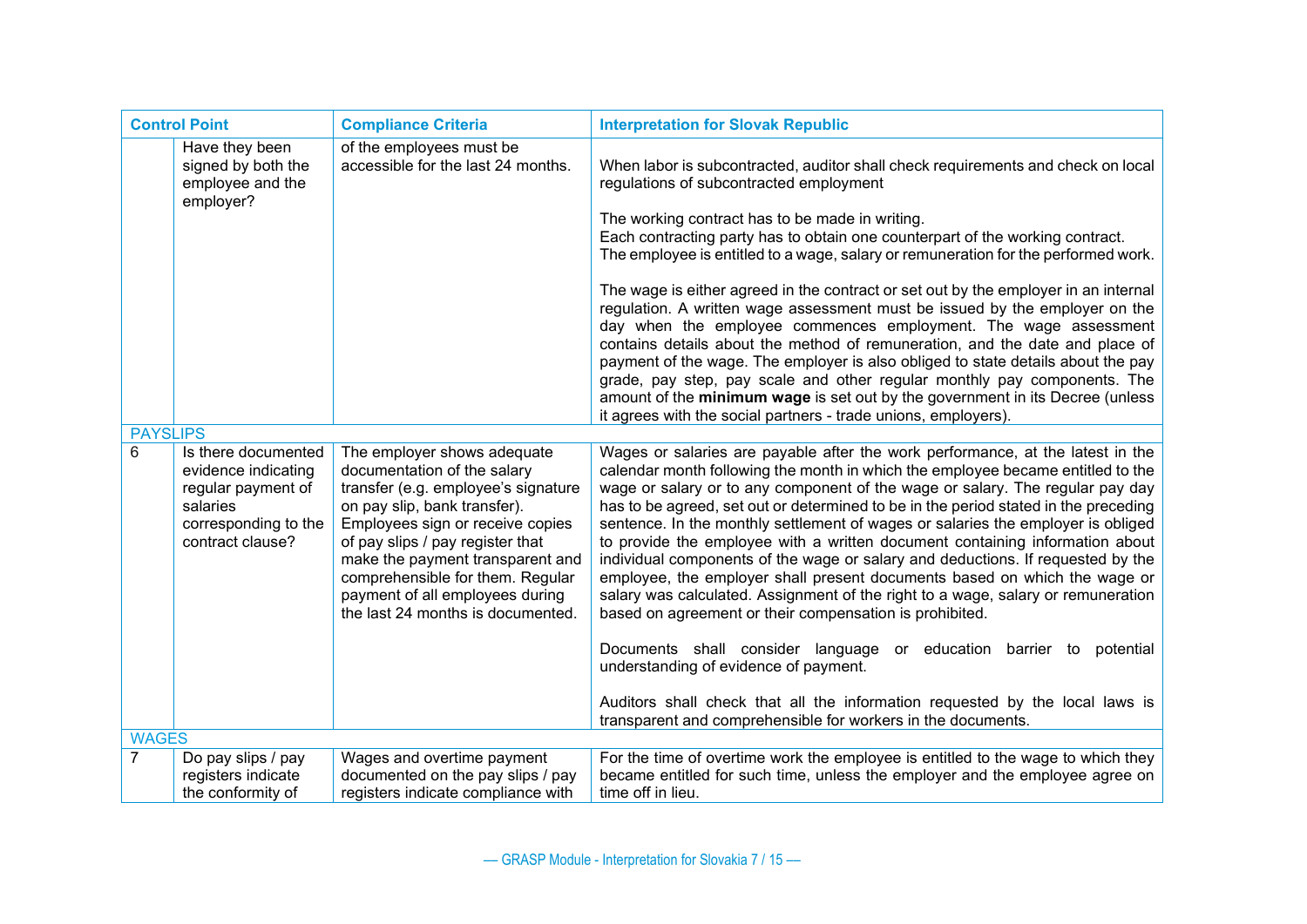| <b>Control Point</b> |                                                                                              | <b>Compliance Criteria</b>                                                                                                                                                                                                                                                                                          | <b>Interpretation for Slovak Republic</b>                                                                                                                                                                                                                                                                                                                                                                                                                                                                                                                                                                                                                                               |
|----------------------|----------------------------------------------------------------------------------------------|---------------------------------------------------------------------------------------------------------------------------------------------------------------------------------------------------------------------------------------------------------------------------------------------------------------------|-----------------------------------------------------------------------------------------------------------------------------------------------------------------------------------------------------------------------------------------------------------------------------------------------------------------------------------------------------------------------------------------------------------------------------------------------------------------------------------------------------------------------------------------------------------------------------------------------------------------------------------------------------------------------------------------|
|                      | payment with at<br>least legal<br>regulations and/or<br>collective bargaining<br>agreements? | legal regulations (minimum wages)<br>and/or collective bargaining<br>agreements as specified in the<br><b>GRASP National Interpretation</b><br>Guideline. If payment is calculated<br>per unit, employees shall be able<br>to gain at least the legal minimum<br>wage (on average) within regular<br>working hours. | For the time of work on rest days the employee is entitled to the attained wage<br>and time off in lieu to the extent of the work performed on the rest day.<br>For the time of night work and work on Saturday and Sunday the employee is<br>entitled to the attained wage and a bonus amounting to no less than 10 % of the<br>average earnings.<br>For the time of work in an arduous work environment the employee is entitled to<br>the attained wage and a bonus.<br>Wages in kind may be provided by the employer only with the employee's consent.<br>The amount of the wage paid in money to the employee by the employer must not<br>be lower than the relevant minimum wage. |
|                      |                                                                                              |                                                                                                                                                                                                                                                                                                                     | Overtime work can be performed only rarely. An employer may order overtime to<br>employees in case of serious operational reasons. Overtime may not be more<br>than 8 hour a week and 150 hours per calendar year. The employee must agree<br>with overtime work.                                                                                                                                                                                                                                                                                                                                                                                                                       |
|                      |                                                                                              |                                                                                                                                                                                                                                                                                                                     | Pay slips or other instrument used shall mention wages and overtime.                                                                                                                                                                                                                                                                                                                                                                                                                                                                                                                                                                                                                    |
|                      |                                                                                              |                                                                                                                                                                                                                                                                                                                     | The wage/public sector pay must not be lower than the minimum wage set out by<br>the Government Decree on the minimum wage. Every employee is entitled to a<br>salary the minimum amount of the minimum wage. This law applies to full time<br>employees but also to secondary employment on agreement on work<br>performance (student's job, contract for work etc.).<br>Entitled to a minimum wage arises in any employment or legal relationship<br>based on agreements.                                                                                                                                                                                                             |
|                      |                                                                                              |                                                                                                                                                                                                                                                                                                                     | For 2021, the minimum wage is EUR 623 for 40 hours per week. Where an<br>employee's wage is lower than the minimum wage, the employer is obliged to<br>top it up. The wage does not include work at weekends or on public holidays and<br>overtime work. Where a trial period is agreed, it must not exceed 3 months                                                                                                                                                                                                                                                                                                                                                                    |
|                      |                                                                                              |                                                                                                                                                                                                                                                                                                                     | The employees shall have an equal pay or equal agreement-based remuneration<br>for equal work or for work of equal value. Equal work means work of equal<br>complexity, responsibility and laboriousness that is carried out in the same or<br>comparable working conditions. When paying a monthly wage or public sector<br>pay, the employer is obliged to provide the employee with a written document                                                                                                                                                                                                                                                                               |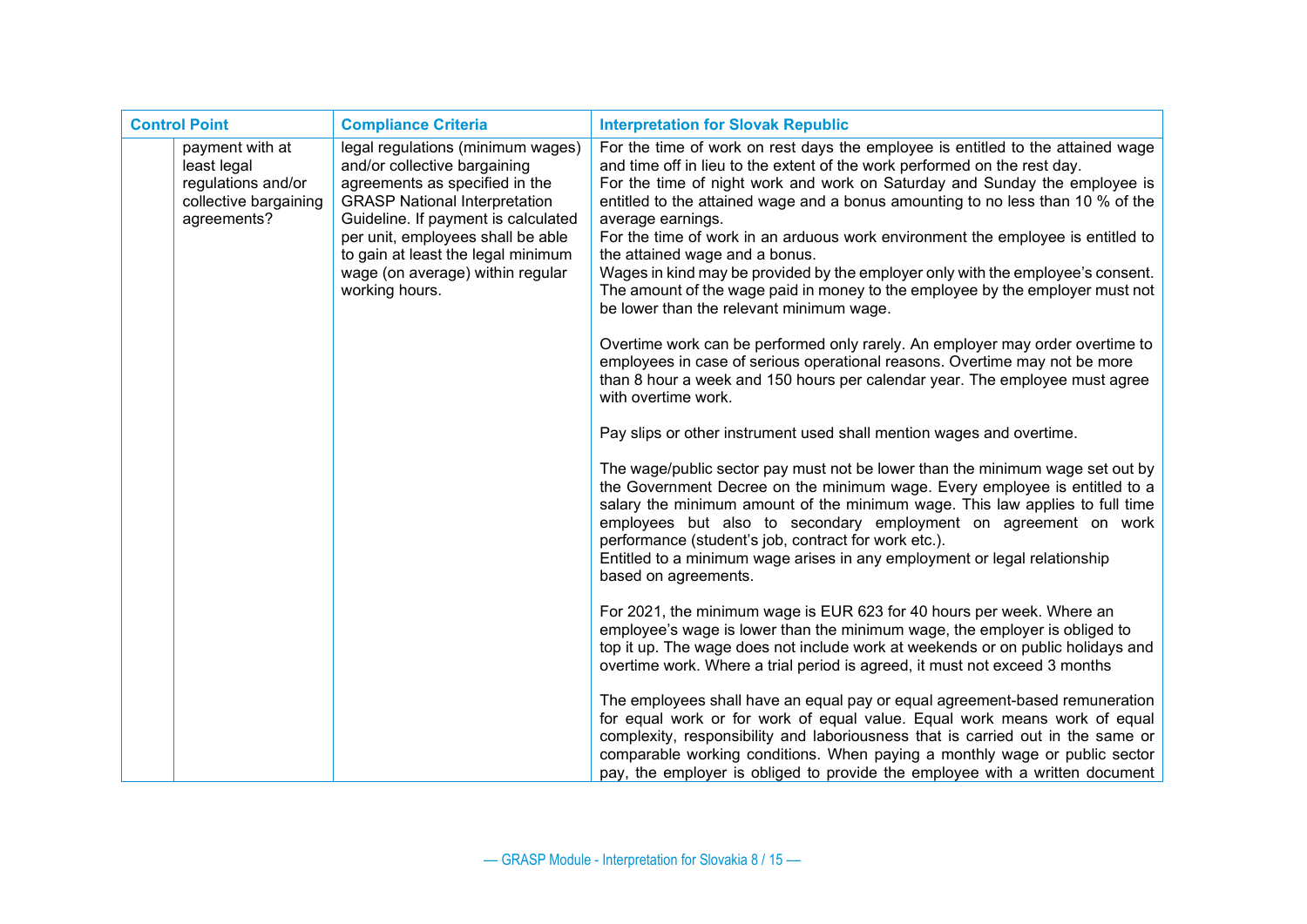| <b>Control Point</b>                                                                                                                          | <b>Compliance Criteria</b>                                                                                                                                                                                                                                                                                                                                                                                                                                         | <b>Interpretation for Slovak Republic</b>                                                                                                                                                                                                                                                                                                                                                                                                                                                                                                                                                                                                                                                                                                                                                                                                                                                                                                                                                                                                                                         |
|-----------------------------------------------------------------------------------------------------------------------------------------------|--------------------------------------------------------------------------------------------------------------------------------------------------------------------------------------------------------------------------------------------------------------------------------------------------------------------------------------------------------------------------------------------------------------------------------------------------------------------|-----------------------------------------------------------------------------------------------------------------------------------------------------------------------------------------------------------------------------------------------------------------------------------------------------------------------------------------------------------------------------------------------------------------------------------------------------------------------------------------------------------------------------------------------------------------------------------------------------------------------------------------------------------------------------------------------------------------------------------------------------------------------------------------------------------------------------------------------------------------------------------------------------------------------------------------------------------------------------------------------------------------------------------------------------------------------------------|
|                                                                                                                                               |                                                                                                                                                                                                                                                                                                                                                                                                                                                                    | containing details of all the components of the wage or public sector pay and the<br>deductions made. The employee may require documentation of such calculation.                                                                                                                                                                                                                                                                                                                                                                                                                                                                                                                                                                                                                                                                                                                                                                                                                                                                                                                 |
|                                                                                                                                               |                                                                                                                                                                                                                                                                                                                                                                                                                                                                    |                                                                                                                                                                                                                                                                                                                                                                                                                                                                                                                                                                                                                                                                                                                                                                                                                                                                                                                                                                                                                                                                                   |
| Do records indicate<br>that no minors are<br>employed at the<br>company?                                                                      | Records indicate compliance with<br>national legislation regarding<br>minimum age of employment. If<br>not covered by national legislation,<br>children below the age of 15 are<br>not employed. If children -as core<br>family members- are working at<br>the company, they are not<br>engaged in work that is dangerous<br>to their health and safety,<br>jeopardizes their development or<br>prevents them from finishing their<br>compulsory school education. | The Slovak Republic has ratified the ILO Convention 138 - Minimum Age<br>Convention. This Convention sets 15 years as the minimum age of employment<br>or work in its territory.<br>Children or young workers of company management shall be included in the<br><b>GRASP</b> assessment.<br>Employment of children below 15 years of age or children who have not finished<br>their compulsory school education is prohibited. Such children may only pursue<br>artistic, cultural, advertising or sports activities. A child who has reached 15 years<br>of age and finished their compulsory school education may commit to perform<br>depended work under another legal regulation. A person attains full legal capacity<br>upon reaching the age of majority. The age of majority is 18 years.                                                                                                                                                                                                                                                                                |
|                                                                                                                                               |                                                                                                                                                                                                                                                                                                                                                                                                                                                                    |                                                                                                                                                                                                                                                                                                                                                                                                                                                                                                                                                                                                                                                                                                                                                                                                                                                                                                                                                                                                                                                                                   |
| Do the children of<br>employees living on<br>the company's<br>production/ handling<br>sites have access to<br>compulsory school<br>education? | There is documented evidence<br>that children of employees at<br>compulsory schooling age<br>(according to national legislation)<br>living on the company's<br>production/ handling sites have<br>access to compulsory school<br>education, either through provided<br>transport to a public school or<br>through on-site schooling.                                                                                                                               | N/A in case no employees' children of compulsory schooling age are living on the<br>company's production/ handling sites.<br>It is a GRASP requirement, that when there are minors living in the farm<br>premises, the administration shall:<br>Keep a list with the location, name, age, parents' information of the minors<br>1)<br>2) Provide evidence that the families have been notified of the necessity that<br>their children go to school.<br>This shall be sampled through the registration system used by the farm to<br>provide housing to the workers. A system shall provide the information needed<br>to see the number and ages of the people living in the housing provided or<br>located on the farm premises.<br>In the territory of the Slovak Republic, school education is compulsory for ten<br>school years but no more than until the end of the school year in which the pupil<br>reaches 16 years of age, unless this law provides otherwise. Compulsory school<br>education applies to the citizens of the Slovak Republic and the citizens of other |
|                                                                                                                                               |                                                                                                                                                                                                                                                                                                                                                                                                                                                                    | NON-EMPLOYMENT OF MINORS<br>ACCESS TO COMPULSORY SCHOOL EDUCATION                                                                                                                                                                                                                                                                                                                                                                                                                                                                                                                                                                                                                                                                                                                                                                                                                                                                                                                                                                                                                 |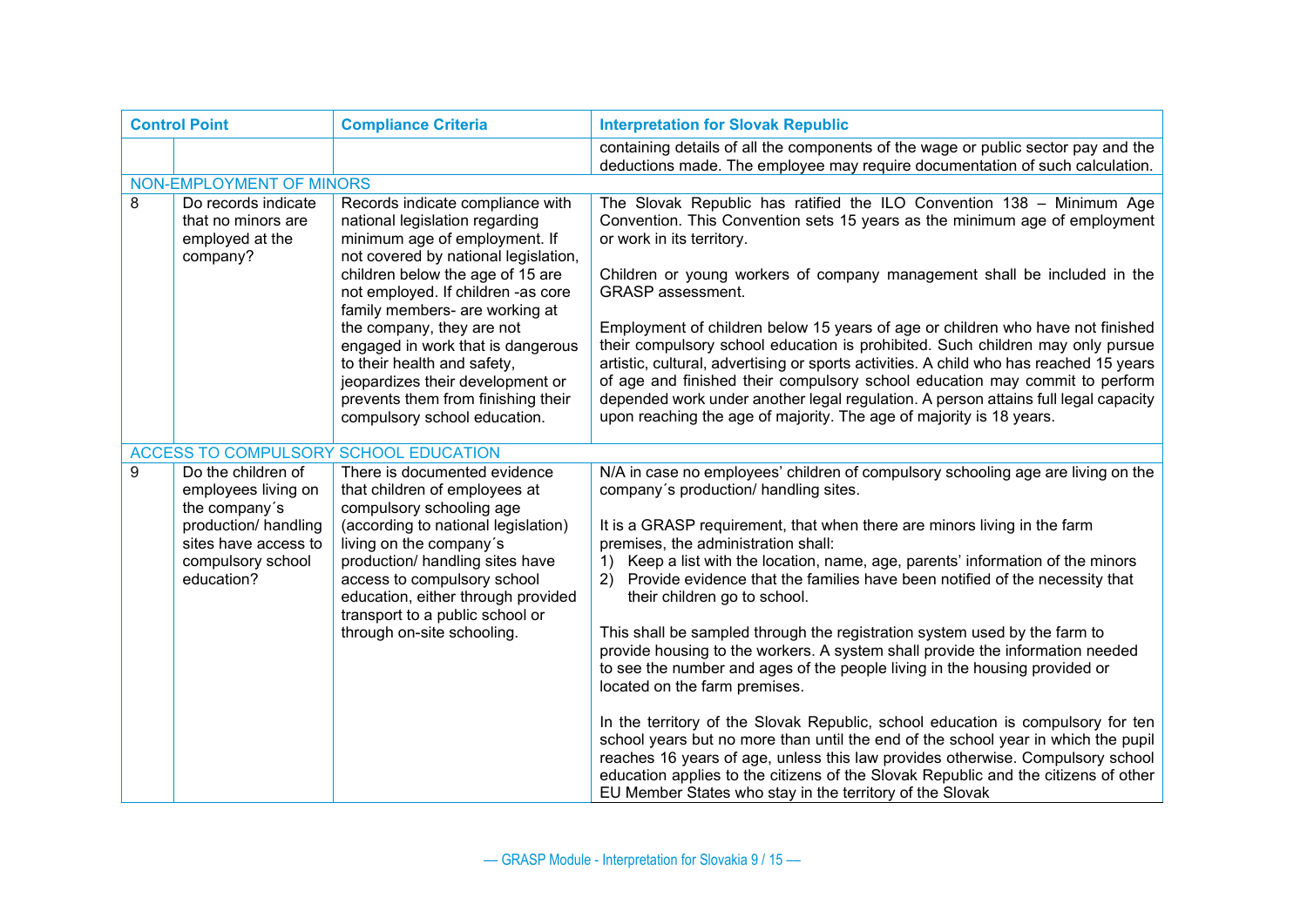| <b>Control Point</b>                                                                                                           | <b>Compliance Criteria</b>                                                                                                                                                                                                                                                                                                                                                                             | <b>Interpretation for Slovak Republic</b>                                                                                                                                                                                                                                                                                                                                                                                                                                                                                                                                                                                                                                                                                                                                                                                                                                                                                                                                                                                                                                                                                                                                                                                                                                 |
|--------------------------------------------------------------------------------------------------------------------------------|--------------------------------------------------------------------------------------------------------------------------------------------------------------------------------------------------------------------------------------------------------------------------------------------------------------------------------------------------------------------------------------------------------|---------------------------------------------------------------------------------------------------------------------------------------------------------------------------------------------------------------------------------------------------------------------------------------------------------------------------------------------------------------------------------------------------------------------------------------------------------------------------------------------------------------------------------------------------------------------------------------------------------------------------------------------------------------------------------------------------------------------------------------------------------------------------------------------------------------------------------------------------------------------------------------------------------------------------------------------------------------------------------------------------------------------------------------------------------------------------------------------------------------------------------------------------------------------------------------------------------------------------------------------------------------------------|
|                                                                                                                                |                                                                                                                                                                                                                                                                                                                                                                                                        | Republic for more than 90 days.<br>Compulsory school education begins at the beginning of the school year that<br>follows the day when the child reaches 6 years of age, unless suspension of the<br>child's education is permitted. A child has to be registered by their legal guardian<br>for compulsory school education. Pupils undergo compulsory school education at<br>the basic school established by the municipality or a union of municipalities seated<br>in the school district where the pupil has their permanent residence, unless the<br>pupil's legal guardian selects a school other than the school in their catchment<br>area. Municipalities are obliged to secure the conditions for the fulfilment of<br>compulsory school education of children who have their permanent residence in<br>the territory of the given municipality. Municipalities establish and dissolve basic<br>schools or arrange fulfilment of compulsory school education at a basic school<br>established by another municipality or union of municipalities.<br>Another method of fulfilment of compulsory school education is individual<br>education taking place without regular attendance of the school, and education of<br>pupils with a severe mental disability. |
| TIME RECORDING SYSTEM                                                                                                          |                                                                                                                                                                                                                                                                                                                                                                                                        |                                                                                                                                                                                                                                                                                                                                                                                                                                                                                                                                                                                                                                                                                                                                                                                                                                                                                                                                                                                                                                                                                                                                                                                                                                                                           |
| Is there a time<br>10<br>recording system<br>that shows working<br>time and overtime<br>on a daily basis for<br>the employees? | There is a time recording system<br>implemented appropriate to the<br>size of the company that makes<br>working hours and overtime<br>transparent for both employees<br>and employer on a daily basis.<br>Working times of the employees<br>during the last 24 months are<br>documented. Records are<br>regularly approved by the<br>employees and accessible for the<br>employees' representative(s). | For GRASP, a recording system of working time shall be included even when is<br>not mandatory by the local law.<br>Records are regularly reviewed by the employees and accessible for the<br>employees' representative(s).<br>The document used shall be transparent (to the worker and the employer) working<br>time and overtime.<br>The time recording system shall facilitate the revision of the worker and shall<br>consider language or education barriers.<br>The employer is obliged to keep records for every employee, showing the<br>beginning and end of each worked: shift, overtime work and other agreed overtime<br>work, night work, time actually worked while the employee had the on-call duty.<br>If requested by the employee, the employer is obliged to allow the employee to<br>inspect their account of working hours or records of working hours and their<br>account of wages and make extracts from them or copies at the employer's<br>expense. The selected recording method has to allow proving the required facts<br>if requested by an inspection authority (labour inspectorate).                                                                                                                                                    |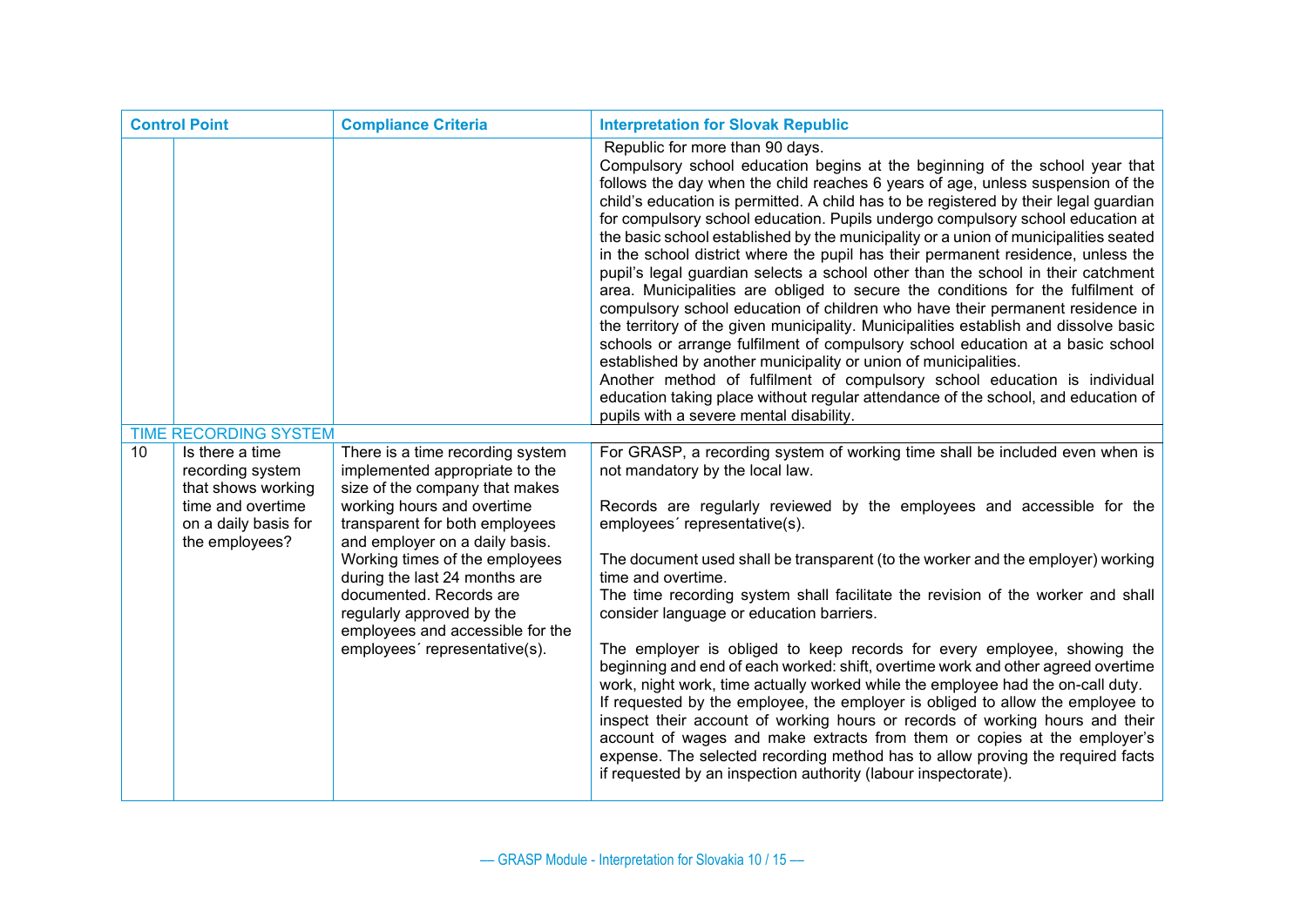| <b>Control Point</b> |                                                                                              | <b>Compliance Criteria</b>                                                                                                                                                   | <b>Interpretation for Slovak Republic</b>                                                                                                                                                                                                                                                                                                                                                                                                                                                                                                                                                                                                                                                                                                                                                                                                                      |
|----------------------|----------------------------------------------------------------------------------------------|------------------------------------------------------------------------------------------------------------------------------------------------------------------------------|----------------------------------------------------------------------------------------------------------------------------------------------------------------------------------------------------------------------------------------------------------------------------------------------------------------------------------------------------------------------------------------------------------------------------------------------------------------------------------------------------------------------------------------------------------------------------------------------------------------------------------------------------------------------------------------------------------------------------------------------------------------------------------------------------------------------------------------------------------------|
|                      |                                                                                              |                                                                                                                                                                              | In case there is no employees' representative and/or neither trade union or worker<br>council representation exist (and CP1 is non-applicable), then an alternative<br>system shall be in place to provide for the role of the employees' representative<br>in this CP.                                                                                                                                                                                                                                                                                                                                                                                                                                                                                                                                                                                        |
|                      | <b>WORKING HOURS AND BREAKS</b>                                                              |                                                                                                                                                                              |                                                                                                                                                                                                                                                                                                                                                                                                                                                                                                                                                                                                                                                                                                                                                                                                                                                                |
| 11                   | Do working hours<br>and breaks<br>documented in the<br>time records comply<br>with applicant | Documented working hours,<br>breaks and rest days are in line<br>with applicant legislation and/or<br>collective bargaining agreements.<br>If not regulated more strictly by | For GRASP compliance, even when permitted by the law, the total number of<br>hours, including overtime and ordinary, SHALL NOT exceed 60 hours per week<br>in any week of the year. This shall be checked by auditor.<br>Working hours, breaks, safety breaks, overtime hours and rest days shall be in                                                                                                                                                                                                                                                                                                                                                                                                                                                                                                                                                        |
|                      | legislation and/or<br>collective bargaining<br>agreements?                                   | legislation, records indicate that<br>regular weekly working hours do<br>not exceed a maximum of 48                                                                          | line with the provisions of the Labour Code regulating working hours and time of<br>rest. The standard weekly working hours are 40 hours per week. The standard<br>weekly working hours of employees working:                                                                                                                                                                                                                                                                                                                                                                                                                                                                                                                                                                                                                                                  |
|                      |                                                                                              | hours, during peak season<br>(harvest), weekly working time<br>does not exceed a maximum of 60                                                                               | in a three-shift and nonstop work schedule are 37.5 hours per week,<br>in a two-shift work schedule are 38.75 hours per week.                                                                                                                                                                                                                                                                                                                                                                                                                                                                                                                                                                                                                                                                                                                                  |
|                      |                                                                                              | hours. Rest breaks/days are also<br>guaranteed during peak season.                                                                                                           | The employer is obliged to give the employee a break for a meal and rest lasting<br>no less than 30 minutes after 6 hours of uninterrupted work at the latest; a juvenile<br>employee has to be given such a break after 4.5 hours of uninterrupted work at<br>the latest. Where work that cannot be interrupted is performed, the employee must<br>be given an adequate time for rest and a meal even without interrupting the<br>operation or work; such time is included in the working hours. If an employee has<br>the right to a safety break under special legal regulations when performing work,<br>such a break is included in the working hours. If a safety break falls during the<br>time of the break for a meal and rest, the break for a meal and rest is included in<br>the working hours. The duration of a shift shall not exceed 12 hours. |
|                      |                                                                                              |                                                                                                                                                                              | The employer is obliged to schedule the working hours so that between the end<br>of one shift and the beginning of the next shift the employee has an uninterrupted<br>rest period of at least 11 hours within 24 consecutive hours, and the employee<br>below 18 years of age has an uninterrupted rest period of at least 12 hours within<br>24 consecutive hours. In agricultural operations the rest period may be reduced<br>up to 8 hours within 24 consecutive hours for an employee above 18 years of age,<br>provided that the subsequent rest period is extended by the time by which the<br>preceding rest period was reduced.                                                                                                                                                                                                                      |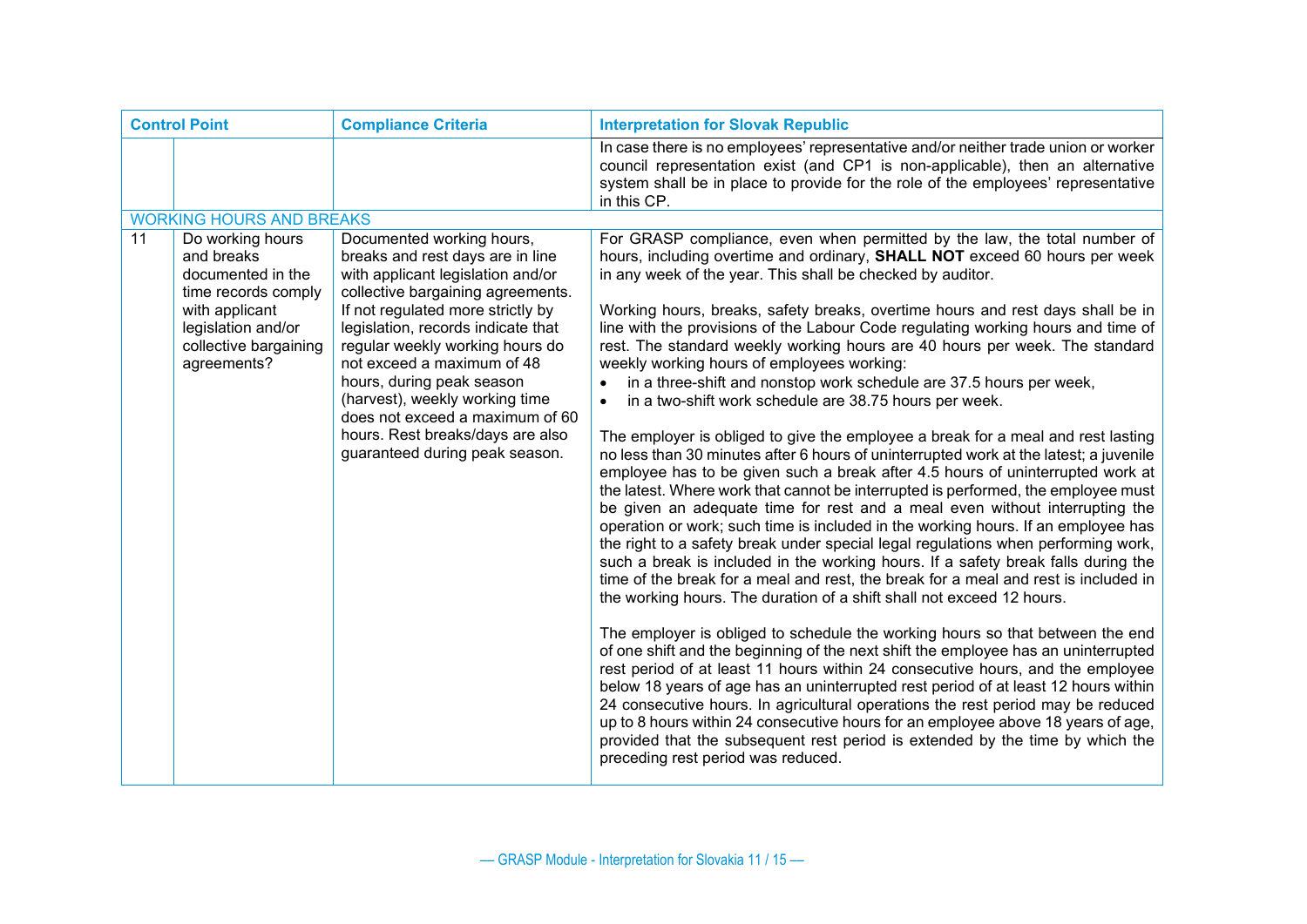| <b>Control Point</b> |                                                                                                                                                                                                                                                       | <b>Compliance Criteria</b>                                                                                                                                                                                                                                                                                    | <b>Interpretation for Slovak Republic</b>                                                                                                                                                                                                                                                                                                                                                                                                                                                                                                                                                                |
|----------------------|-------------------------------------------------------------------------------------------------------------------------------------------------------------------------------------------------------------------------------------------------------|---------------------------------------------------------------------------------------------------------------------------------------------------------------------------------------------------------------------------------------------------------------------------------------------------------------|----------------------------------------------------------------------------------------------------------------------------------------------------------------------------------------------------------------------------------------------------------------------------------------------------------------------------------------------------------------------------------------------------------------------------------------------------------------------------------------------------------------------------------------------------------------------------------------------------------|
|                      |                                                                                                                                                                                                                                                       |                                                                                                                                                                                                                                                                                                               | The employee's working time is a maximum of 40 hours per week. Working hours<br>within 24 hours shall not exceed 12 hours. The employee's average weekly<br>working time, including overtime, may not exceed 48 hours. Overtime work is work<br>performed by an employee on the order of the employer or with his consent over<br>a specified weekly working time consequent from a predetermined schedule of<br>working hours and performed beyond the scope of the schedule of work changes.<br>Rest days are days on which the employee has a continuous rest during the week<br>and public holidays. |
|                      | ONLY APPLICABLE FOR PRODUCER GROUPS<br><b>INTEGRATION INTO QMS</b>                                                                                                                                                                                    |                                                                                                                                                                                                                                                                                                               |                                                                                                                                                                                                                                                                                                                                                                                                                                                                                                                                                                                                          |
| QMS                  | Does the<br>assessment of the<br>Quality<br>Management<br>System (QMS) of<br>the producer group<br>show evidence of<br>the correct<br>implementation of<br><b>GRASP</b> for all<br>participating<br>producer group<br>members?                        | The assessment of the Quality<br>Management System of the<br>producer group demonstrates that<br>GRASP is correctly implemented<br>and internally assessed. Non-<br>compliances are identified and<br>corrective actions are taken to<br>enable compliance of all<br>participating producer group<br>members. | This control point normally has no Interpretation, as it connects the GRASP<br>requirements to the GLOBALG.A.P. Option 2 groups.                                                                                                                                                                                                                                                                                                                                                                                                                                                                         |
|                      | <b>ADDITIONAL SOCIAL BENEFITS</b>                                                                                                                                                                                                                     |                                                                                                                                                                                                                                                                                                               |                                                                                                                                                                                                                                                                                                                                                                                                                                                                                                                                                                                                          |
| R <sub>1</sub>       | What other forms of<br>social benefit does<br>the company offer to<br>employees, their<br>families and/or the<br>community?<br>Please specify<br>incentives for good<br>and safe working<br>performance, bonus<br>payment, support of<br>professional |                                                                                                                                                                                                                                                                                                               | Benefits are usually provided in a monetary or non-monetary form. Monetary<br>benefits include contributions to:<br>meals<br>$\overline{\phantom{a}}$<br>sports and health<br>culture and recreation<br>accommodation and transport<br>allowance in addition to sickness benefits<br>employee shares<br>supplementary pension and life insurance<br>loans with more favourable terms<br>educational courses and training<br>using a car or mobile phone and computer also for private purposes                                                                                                           |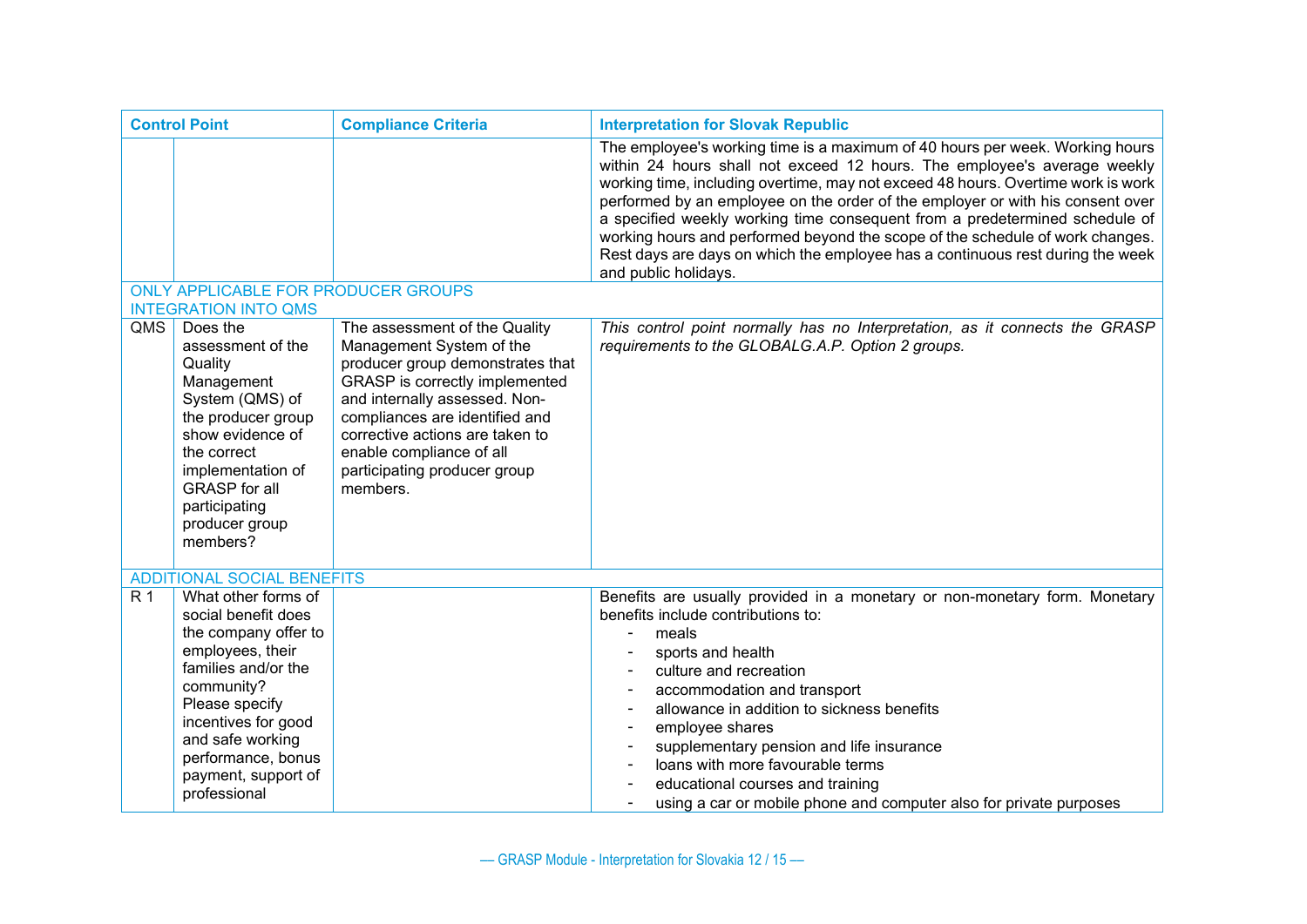| <b>Control Point</b>                                                                            | <b>Compliance Criteria</b> | <b>Interpretation for Slovak Republic</b>                                                                                                                                                                                                                                                                                                                                                                                                                                                                                                                                                                                                                                                                                                                                                                      |
|-------------------------------------------------------------------------------------------------|----------------------------|----------------------------------------------------------------------------------------------------------------------------------------------------------------------------------------------------------------------------------------------------------------------------------------------------------------------------------------------------------------------------------------------------------------------------------------------------------------------------------------------------------------------------------------------------------------------------------------------------------------------------------------------------------------------------------------------------------------------------------------------------------------------------------------------------------------|
| development, social<br>benefits, child care,<br>improvement of<br>social surroundings<br>etc.). |                            | gifts for life and other anniversaries<br>interest-free or low-interest loans for housing purposes or overcoming a<br>difficult life situation<br>benefits in kind - company products, etc.<br>$\overline{\phantom{a}}$<br>Non-monetary benefits include:<br>above-standard leave<br>time off for arrangements or medical therapy<br>flexible working hours<br>home working, etc.<br>The form and quantity of the employee benefits are determined by the employer.<br>For government branches and publicly funded organisations established by the<br>State and publicly funded organisations established by local government units,<br>the Cultural and Social Needs Fund Regulation regulates the amount in which the<br>cultural and social needs fund has to be created. The basic allocation to the fund |
|                                                                                                 |                            | amounts to 1 % of the annual volume of costs paid as salaries and salary<br>compensations or wages and wage compensations and remunerations for on-call<br>duty and remunerations and other consideration paid to apprentices for their<br>productive work performed as a part of professional training.                                                                                                                                                                                                                                                                                                                                                                                                                                                                                                       |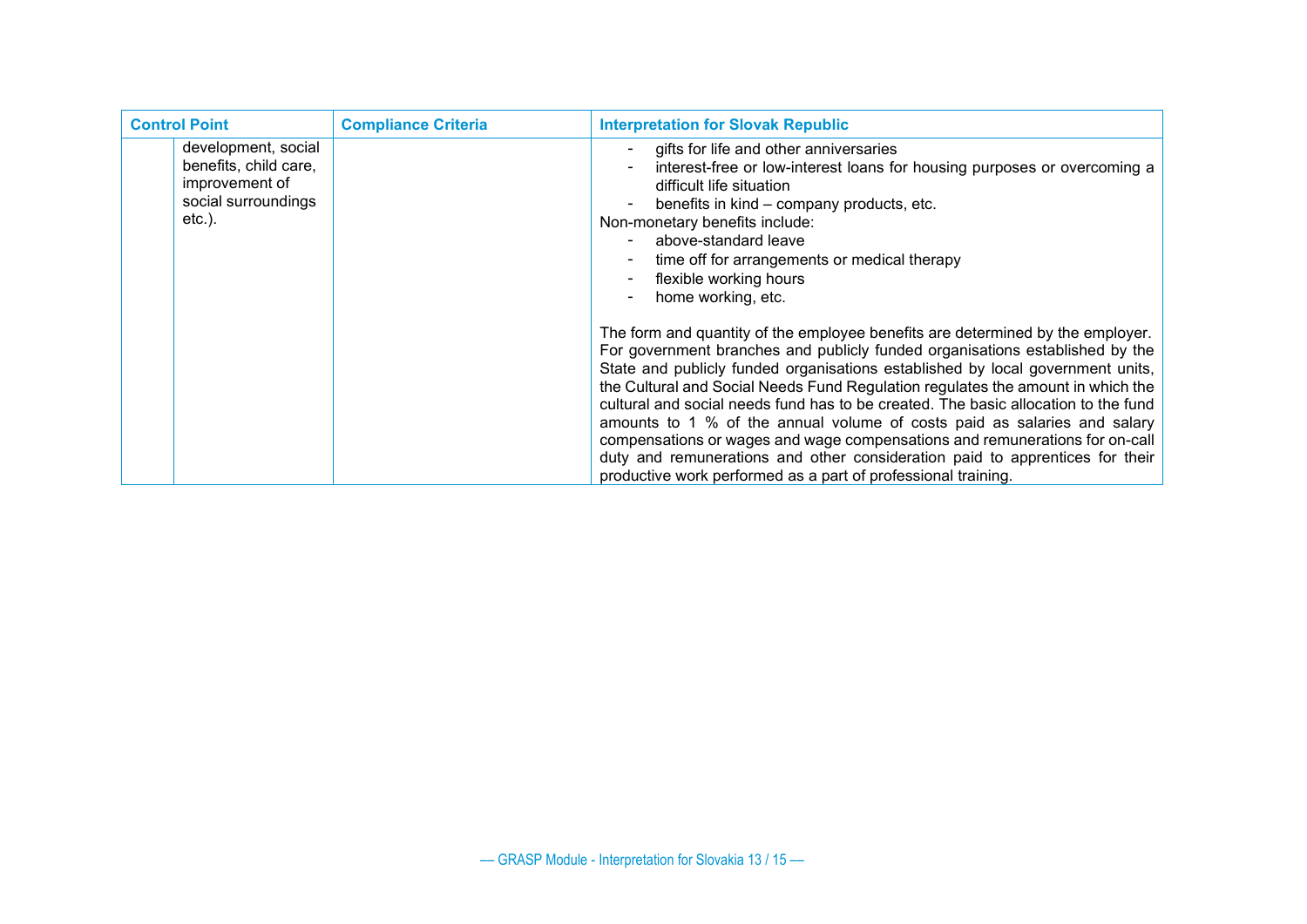### **Annex to GRASP Interpretation for Slovak Republic**

**Control Point 1: Employee's Representation**

Labor Code No. 311/2001 Coll. § 1, 229, 233, 240

**Control Point 2: Complaint Procedure** Labor Code No. 311/2001 Coll. § 1, 229, 233, 240 Labor inspection Act No. 125/2006 Coll.

#### **Control Point 3: Self-declaration**

International Labour Organization:

[http://www.ilo.org/dyn/normlex/en/f?p=1000:11200:0::NO:11200:P11200\\_COUNTRY\\_ID:102](http://www.ilo.org/dyn/normlex/en/f?p=1000:11200:0::NO:11200:P11200_COUNTRY_ID:102723) [723](http://www.ilo.org/dyn/normlex/en/f?p=1000:11200:0::NO:11200:P11200_COUNTRY_ID:102723)

#### **Control Point 4: Access to National Labor Regulations**

Labor Code No. 311/2001 Coll. § 39, 146, 147, 148, 149 Anti-Discrimination Act, No. 365/2004 Coll.

**Control Point 5: Working contracts** Labor Code No. 311/2001 Coll. § 42-44, 118, 119

**Control Point 6: Payslips** Labor Code No. 311/2001 Coll. § 42-44, 130

#### **Control Point 7: Wages**

Labor Code No. 311/2001 Coll. § 94, 97, 119, 121-128 Act on minimum wage No. 663/2007 Coll. Government Regulation on minimum wage No. 324/2019 Coll.

#### **Control Point 8: Non-employment of Minors**

ILO Convention 138 – Minimum Age Convention (341/1998 Coll.) Civil Code No. 89/2015 Coll. § 30, 34, 35, Labor Code No. 311/2001 Coll. § 11, 41, 171, 174, 175

#### **Control Point 9: Access to compulsory School Education**

Act on Pre-school, Basic, Secondary, Tertiary Professional and Other Education (the Education Act) No. 245/2008 Coll. § 5, 19, 20, 23, 24 Act on State Administration in Education and School Self-Government No. 596/2003 Coll. § 6- 9

**Control Point 10: Time recording system**

Labor Code No. 311/2001 Coll. § 96-99

**Control Point 11: Working hours and breaks** Labor Code No. 311/2001 Coll. § 85-95

**R1: Additional benefits** Labor Code No. 311/2001 Coll. § 151, 153